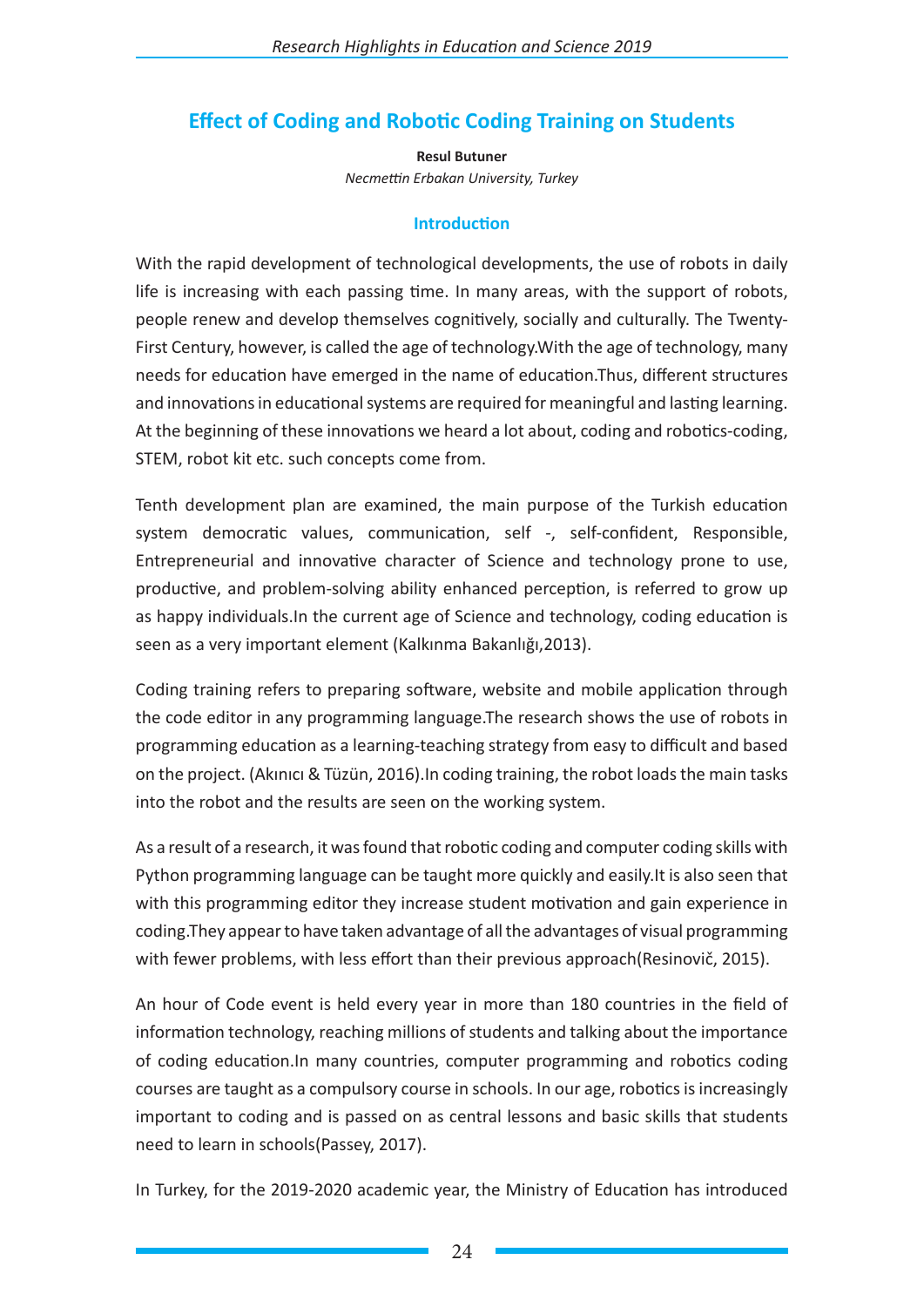a new curriculum for high schools.The program includes algorithm programming in eleventh grade, biotechnology in twelfth grade, energy systems of the future, materials science, artificial intelligence applications, Internet of Things applications, etc. they must be studying.In addition, the Ministry of Education organized a workshop on production training with Informatics in June 2019.It has been determined that the Information Technology course will be the central course in 5 years.81 il 150 pilot primary and secondary schools, coding and 3D design activities will be carried out in order to gain production skills with Informatics (MEB, 2019).

In the work of Çankaya and others(2017), 9 students were given robotic coding training at a secondary school in Balıkesir province. At the end of the training his views were taken. Coding training using qualitative and quantitative methods has yielded positive results. Students achieved a high achievement average of. The students will be more successful in coding education with high creative problem solving skills.

A study has been conducted on the robotic coding model in the teaching of programming languages. In the study it is thought that arduino and similar platforms will offer an important solution in embodying abstract concepts, helping to physically observe the code (Ersoy, Gülbahar, & Madran, 2011).

Sayın and Seferoğlu(2016) in their study, drawing attention to coding education, they stated that in the future, coding-oriented courses will have more place in the curricula around the world. of turkey is among the world states in order to keep up with the development of coding training, coding for the issues stated in the curriculum should be given more space .

Göksoy and Yılmaz(2018) in their study,10 information technology teachers and 15 students who took robotic coding courses were interviewed about the course. According to the results of the research, it was revealed that robotic coding courses provide students with problem solving, creative thinking, numerical thinking, productive working, designing, systematic and analytical thinking and increasing and influencing their academic success.

Research has been carried out on the update of the curriculum of Information Technology and software course. 350 teachers were interviewed in the study. As a result of the interview, the rates in Table 1 are revealed. Primary education according to Table 1. the stated gains for the tier will be applied based on the activities.By establishing a bridge with the high school curriculum, the result is to ensure continuity in the teaching of Informatics subjects. (Gülbahar & Kalelioğlu, 2018).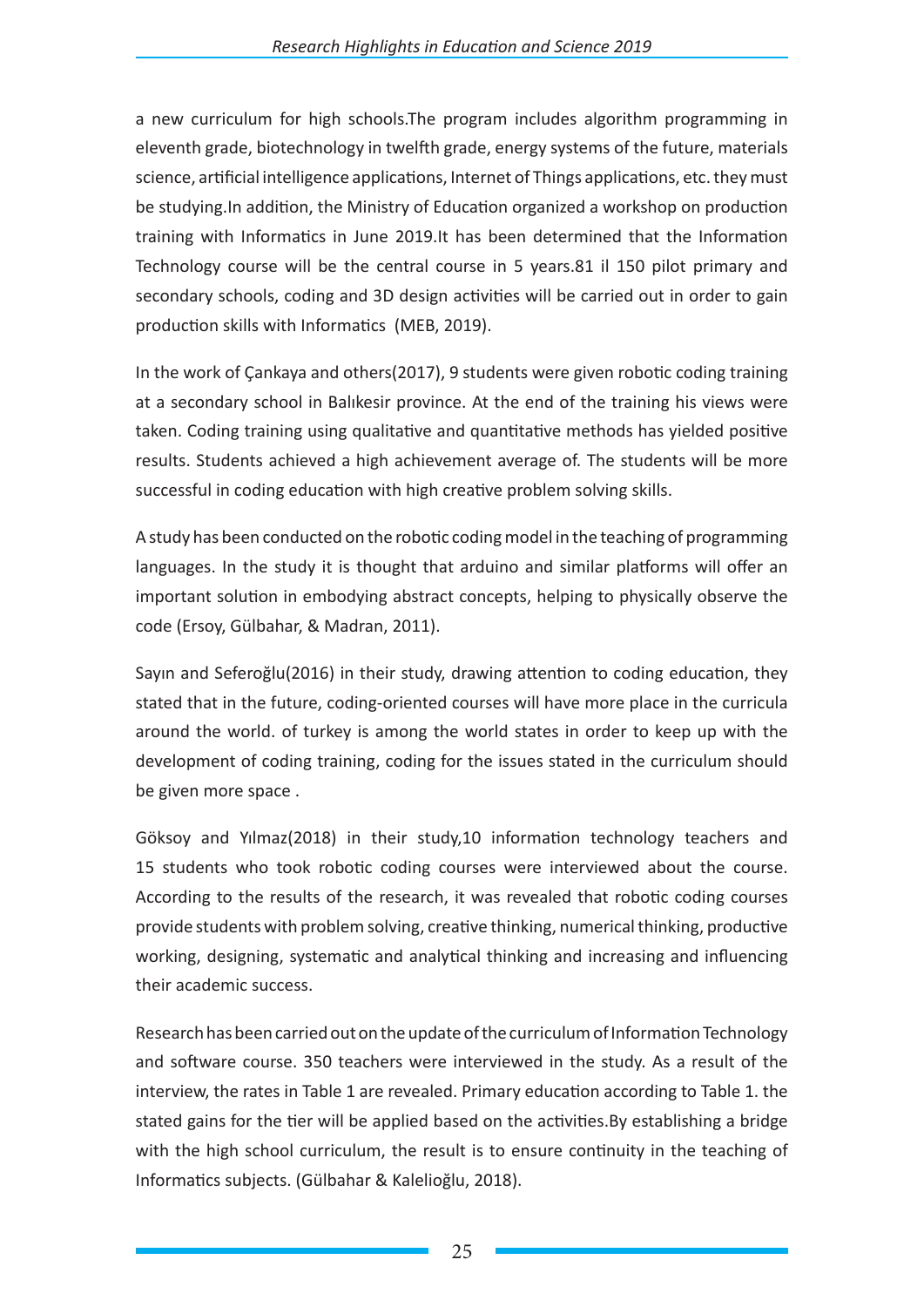| Table1. Views on the Curriculum                                                                    |                    |
|----------------------------------------------------------------------------------------------------|--------------------|
| Themes                                                                                             | Percent            |
| Information technologies and software $\frac{627}{7}$<br>courses must be compulsory at all levels. |                    |
| Coding training should be available.                                                               | $\frac{9}{6}$ 15,2 |
| Lesson hours should be increased.                                                                  | $\%7.5$            |

In the research conducted by Ince(2018), 16 associate degree students in the Computer Technology Department of the Vocational School of Technical Sciences at Süleyman Demirel University have put out projects on robotic coding. These events are 5. The project was exhibited in the exhibition and 16 students were interviewed. The result was that they were interested in robotic coding and their willingness to do projects made them aware of their willingness to do so and increased their professional selfconfidence.

Research by Kasalak(2017) covered the applications of robotic coding shown at the secondary school level. It is aimed to determine whether there is a meaningful relationship between students ' interest and desire in block-based coding. Furthermore, the lives of 58 students in public school related to robotic coding practices were investigated. The results emerged that the students found the applications fun and engaging, that they were willing to participate in the applications, that the applications contributed positively to their personal development.

In one study, MBOT robot Kit easily embodied the effects of abstract concepts with the use of robots in coding training. It has also been seen that students can develop creative thinking and problem-solving skills more easily and quickly (Numanoğlu & Keser, 2017).

Teaching coding to K12-level students improves computing thinking skills and is expected to increase university-level learning outcomes.(Mayer ve others,2013).

Patterson (2011) states that in 14 of the 19 research papers with his work, robot use in coding education has and will have a positive impact on students in the future.

In the research conducted by yüksekturk and Altiok(2015), the opinions of 25 teacher candidates in the third and fourth grade of Information Technologies regarding computer programming teaching were taken. They have been provided with an effective and accurate experience of new attitudes and tools that they can use in coding teaching. Positive statements have emerged about its post-event gains. Suggestions have also been made about similar activities.

As a result of research by Yadagiri, Krishnamoorthy and Kapila (2015), in recent years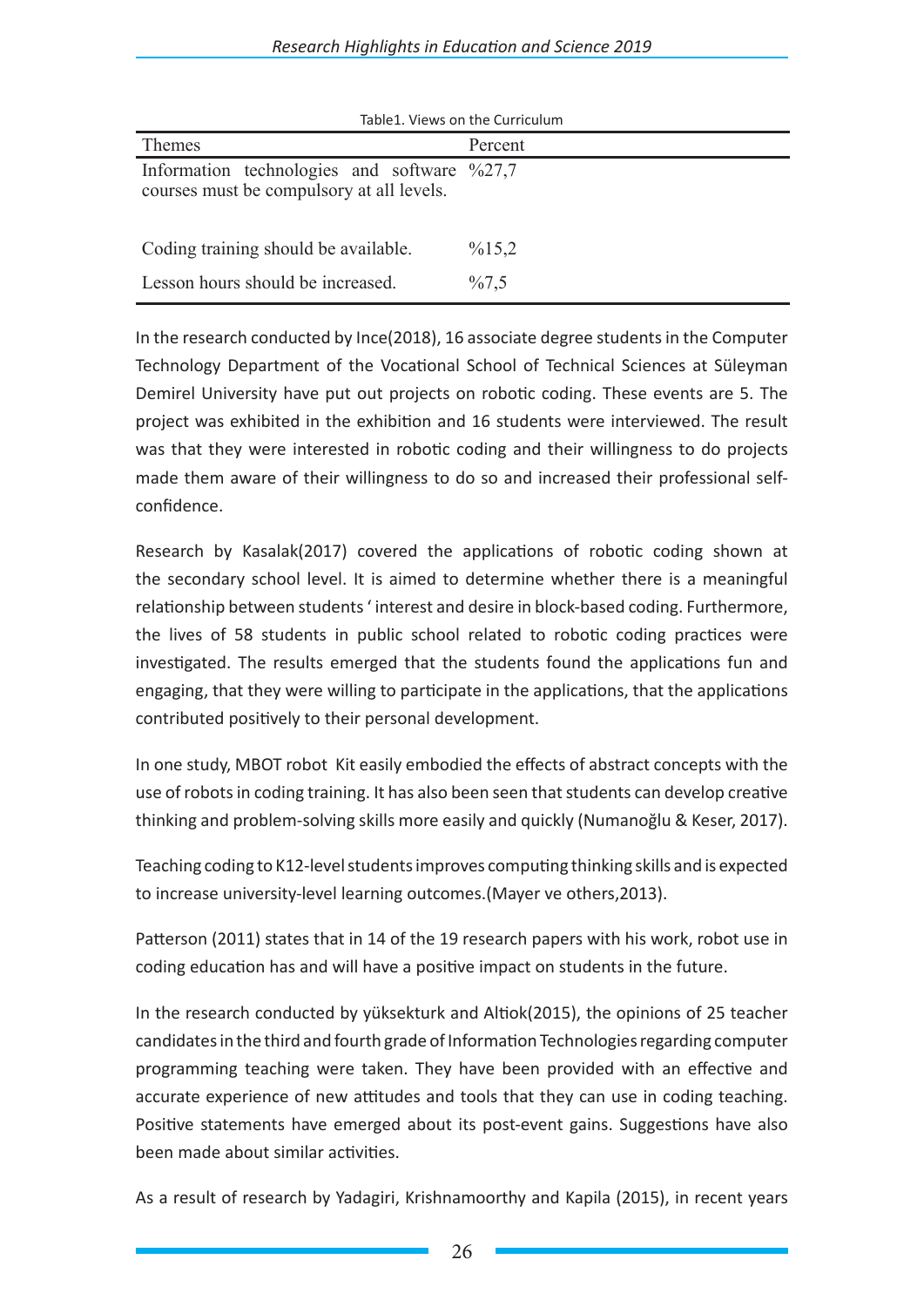robotics-coding has attracted great interest in various trainings. First, the use of robotics for formal and informal learning was studied. Second, students of both sexes are known to react positively to robotics. Third, there are numerous publications on this topic. The use of robotics for all grade levels, including Elementary, has been evaluated. These are elementary, middle school, high school, Bachelor's and master's degrees. Fourth, robotic coding can be used to support student learning, including a range of disciplines. For example, robotics competitions can be held to enrich graduate education.

In the research conducted by tümer and others(2018), 120 students at Konya Ereğli Science High School were given robotic coding training. After the training, 4006 TUBITAK projects were prepared and an exhibition was held. Discussions were held to determine the impact of TUBITAK 4006 projects on students. They found robotics coding fun, adopting group work. Also robotic coding students to increase their interest in class, problem-solving skills, improve creative thinking and innovation skills developed in the robotic and sensor by using arduino coding by increasing the skills to do students professional self-confidence has emerged.

Of the platforms built on coding, 40 were studied according to their different aspects. These editors were analyzed by comparison, and as a result, Scratch, code.org and app2inventor coding software has been shown to be more advanced with features and functions than other software. It has been seen that this software can be more useful to children's coding learning.(Baz,2018).

In this study, domestic and foreign academic studies related to the use of robots in coding education were searched. The articles reviewed aimed to reveal the benefits, necessities and harms of robotic coding as effects on students.

## **Conclusion**

Students now and in the future, assessment in education, problem solving and a critical perspective developing, synthesizing, analyzing, design-oriented thinking, creative thinking and collaborative working skills is of great importance for you to earn. One of the ways to gain these skills to students is through teaching robotic coding training. Because coding education not only imparts information technology skills, but also helps students develop and accelerate problem solving, creative thinking, production and reasoning skills. (Akpınar ve Altun, 2014).

Students develop themselves in the subjects and applications they encounter at school through the teaching of robotic coding and enable them to achieve success in their future lives. Coding software designed for pre-school children is separated from complex code structures, allowing them to make fun applications that they can easily learn. These coding software have been prepared in accordance with both age groups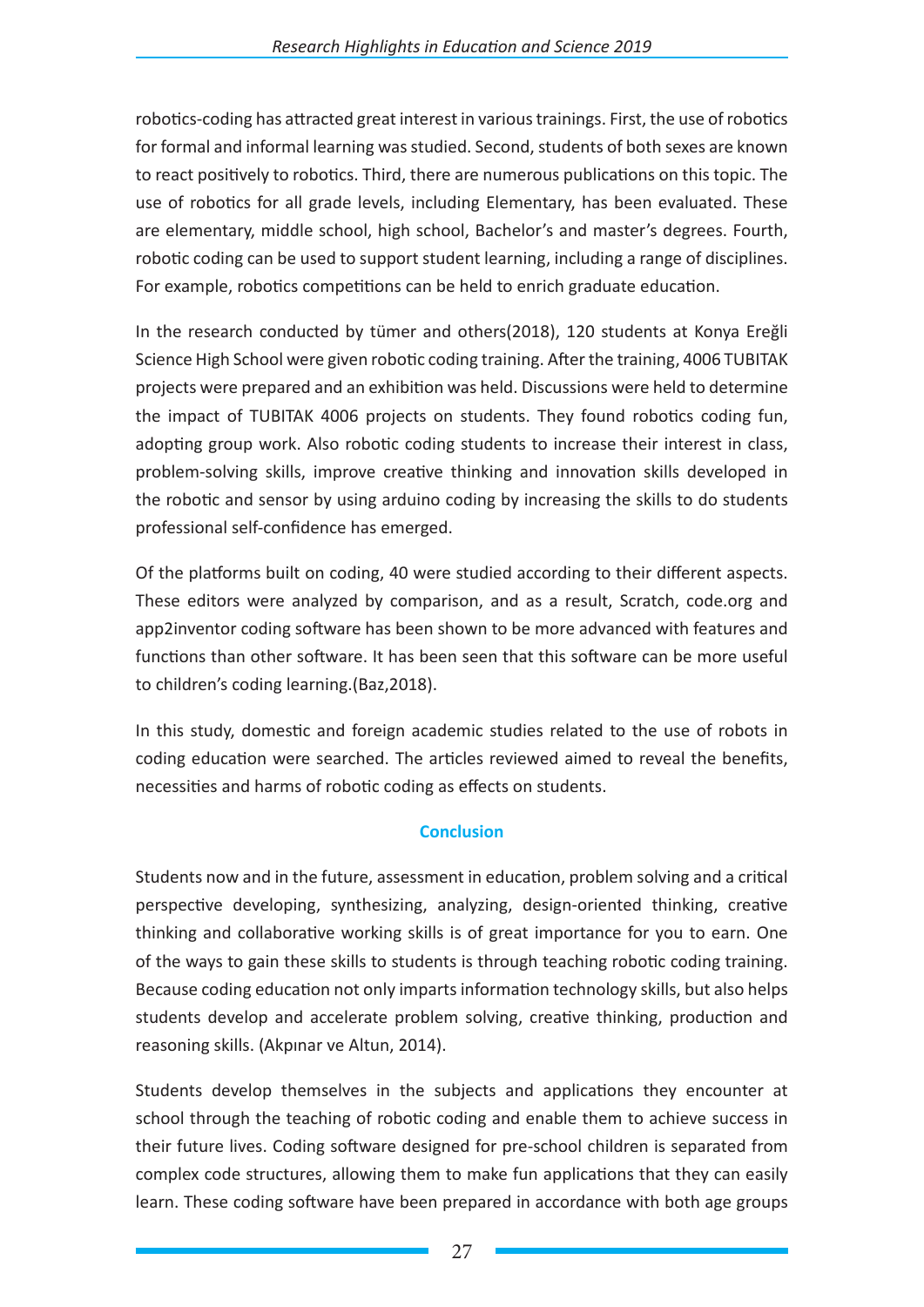and developmental levels of children. Rather than teaching coding directly, the software aims to increase the motivations and interests of children who use and learn coding tools. Coding software is now ready for students to use from pre-school to university education(Baz, 2018).

Coding software and applications under development are currently based on certain age groups and levels, but teachers and parents have to teach the right software and coding for children.In addition, the main development areas of children are language, social, mental, novelistic, etc. they need to complete themselves in matters. It is important that these considerations are fulfilled by age and adapted to their peers. Before these important issues are fully fulfilled, it is seen that starting coding education will lead to children not being able to complete their development in many ways in the future. Buddha causes children to have a negative impact on their future.

There are also differences in coding software, mobile adaptation options, fees, language support and assistance support. These options make it compulsory to choose coding software by considering the age and readiness of the child.

As a result of the research, there are many positive effects on students about the use of robot in coding education in the scanned articles.These are;

- $\checkmark$  Learn programming easier and faster,
- $\checkmark$  They found it fun and embraced group work,
- $\checkmark$  Also, robotic coding increases students ' interest in class and school,
- $\checkmark$  Develop problem solving skills,
- $\checkmark$  Develop creative and innovation thinking abilities,
- $\checkmark$  Increased in-course motivations,
- $\checkmark$  Robotics using Arduino and sensor-enhances coding skills,
- $\checkmark$  It has been determined that it gives students professional self-confidence.
- $\checkmark$  Increased achievements in different courses.
- $\checkmark$  The working process in coding education allows students to look at the lessons from a different dimension.
- $\checkmark$  Children now experience his pleasure by producing something, and children who experience the dignity of this situation now feel different and privileged among their peers, etc. the consequences are emerging.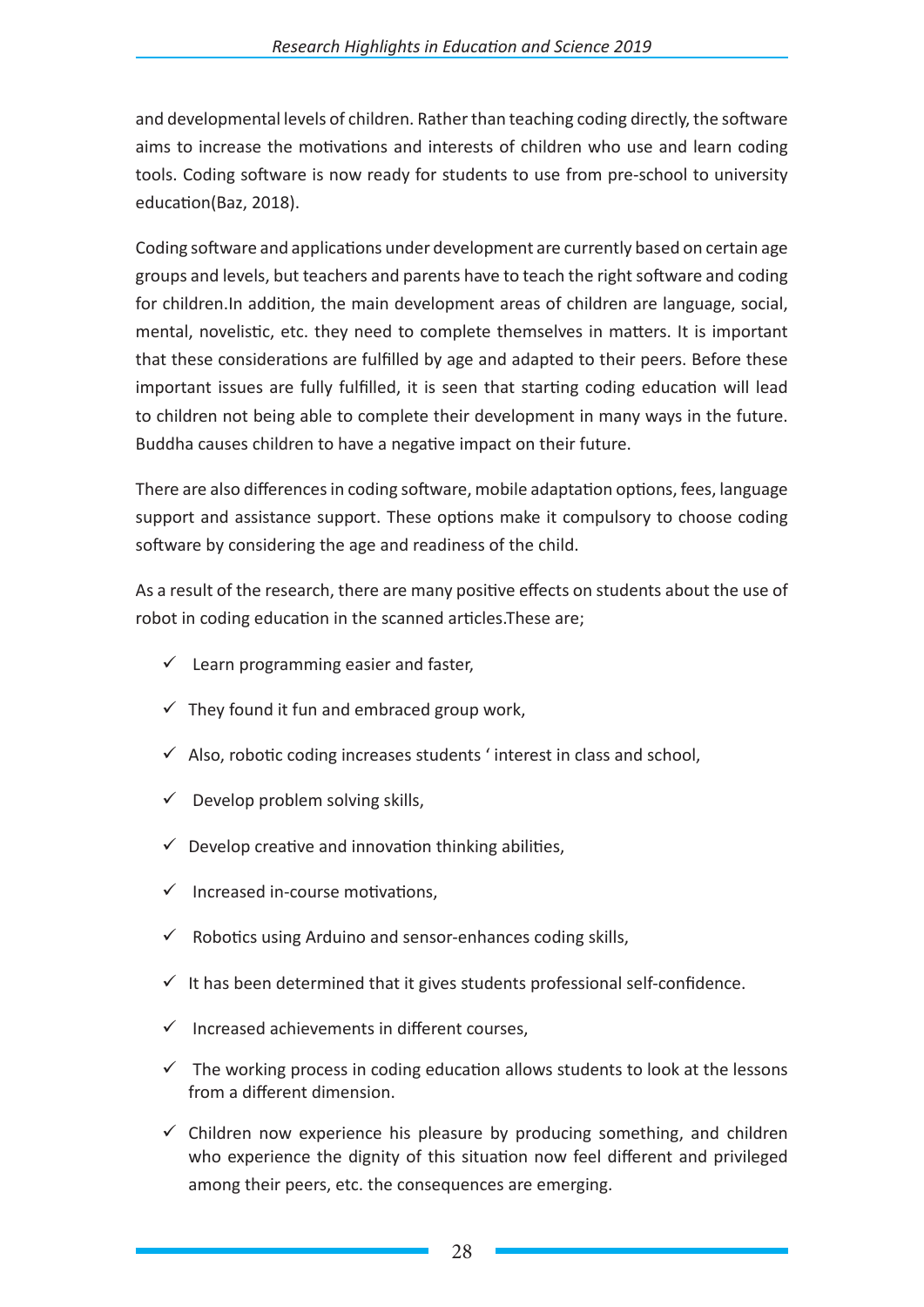## **References**

- Akıncı, A. & Tüzün, H. (2016),Programlama Eğitiminde Robot Kullanımı Hakkındaki Öğrenci Görüşleri,*ICITS 10.2016 Annual Symposium,* 135.
- Akpınar, Y. & Altun, Y. (2014), Bilgi Toplumu Okullarında Programlama Eğitimi Gereksinimi,*Elementary Education Online,* 13(1),1-4.
- Baz, Fatih Ç.(2018),Çocuklar İçin Kodlama Yazılımları Üzerine Karşılaştırmalı Bir İnceleme,*Curr Res Edu,,*4(1), 36-47.
- Bütüner, R. &Koçer,S. & Dündar,Ö.(2018), Kodlama Eğitiminde Robot Kullanımı Ve 4006 Projelerinin Öğrenciler Üzerindeki Etkisi,*FATİH Projesi Eğitim Teknolojileri Zirvesi*,539-548
- Çankaya, S.&Durak G. &Yünkül, E.(2017), Robotlarla Programlama Eğitimi: Öğrencilerin Deneyimlerinin ve Görüşlerinin İncelenmesi, *Turkish Online Journal of Qualitative Inquiry (TOJQI)*,428-429.
- Ersoy, H. & Gülbahar, Y.& Madran, R.O.(2011),Programlama Dilleri Öğretimine Bir Model Önerisi:Robot Programlama, *XIII. Akademik Bilişim Konferansı Bildirileri. Malatya: İnönü Üniversitesi,* 731-735.
- Göksoy, S. & Yılmaz, İ. (2018), Bilişim Teknolojileri Öğretmenleri Ve Öğrencilerinin Robotik Ve Kodlama Dersine İlişkin Görüşleri, *Düzce Üniversitesi Sosyal Bilimler Enstitüsü Dergisi* ,8(1), 178.
- Gülbahar, Y. & Kalelioğlu F.(2018),Bilişim Teknolojileri Ve Bilgisayar Bilimi: Öğretim Programı Güncelleme Süreci, *Eğitim ve Sosyal Bilimler Dergisi,*217, 5-21.
- İnce, Ebru, Y. (2018), Önlisans Öğrencilerin Kodlama Eğitiminde, *Akdeniz Eğitim Araştırmaları Dergisi,*326.
- Kalkınma Bakanlığı, (2013),*Onuncu Kalkınma Planı 2014–2018*, 08.11.2015 tarihinde Kalkınma Bakanlığı:http://www.kalkinma.gov.tr/Lists/KalknmaPlanlar/ Attachments/ 12/OnuncuKalkınmaPlanı .pdf adresinden alındı.
- Kasalak, İ. Robotik Kodlama Etkinliklerinin Ortaokul Öğrencilerinin Kodlamaya İlişkin Özyeterlik Algılarına Etkisi,(Yüksek lisans tezi, Hacettepe Üniversitesi,2017),6.
- Mayer, Richard E. (1976),Some conditions of meaningful learning for computer programming: Advance organizers and subject control of frameorder, *Journal of Educational Psychology*,68 (2):143-150.